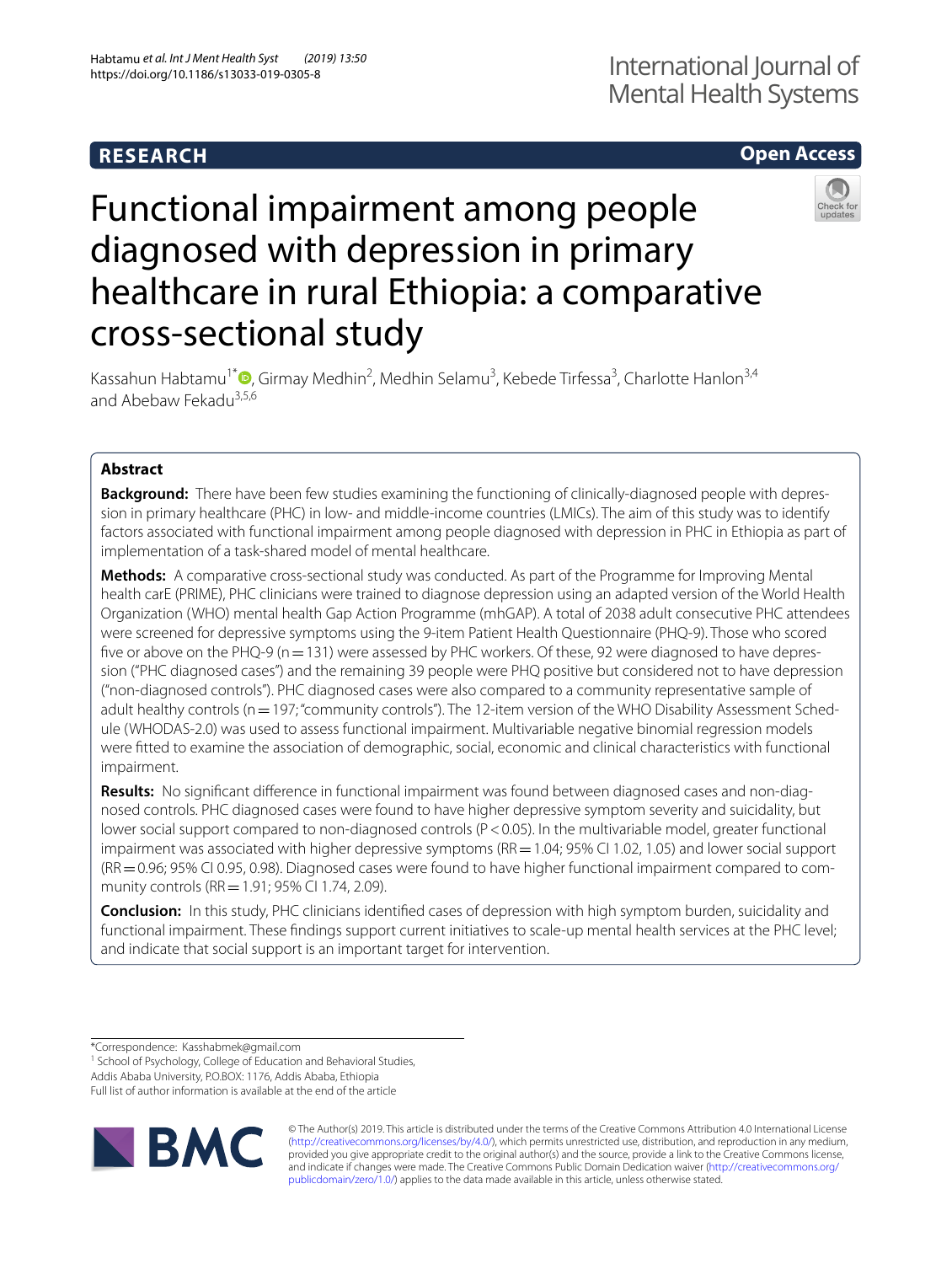**Keywords:** Depression, Depressive symptoms, Functional impairment, Disability, Primary health care, Low- and middle-income countries

## **Background**

A diagnosis of depression requires the experience of depressed mood, loss of interest and enjoyment, and/ or reduced energy leading to diminished activity for at least 2 weeks, as well as functional impairment or subjective distress [[1](#page-9-0)]. Although the prevalence of depression varies between populations, every year an estimated 5.8% of the adult population develops a depressive episode and the lifetime risk for severe depression is estimated to be 12–16% [\[2\]](#page-9-1). Overall, depressive disorders are the leading cause of disability globally [[3\]](#page-10-0); and major depressive disorder is the second leading cause of the global burden of disease [[4\]](#page-10-1). Depression accounted for 4.5% of the worldwide total burden of disease in 2007 and is also responsible for the greatest proportion of burden attributable to non- fatal health outcomes, accounting for almost 12% of total years lived with disability worldwide [[5\]](#page-10-2).

In studies from both high income countries and lowand middle-income countries (LMICs), depression was found to be associated with signifcant functional impairment, decreased quality of life, increased use of health services, higher degree of morbidity, elevated risk for mortality  $[6, 7]$  $[6, 7]$  $[6, 7]$  $[6, 7]$  $[6, 7]$  and a compromised overall health status [\[8\]](#page-10-5). Evidence suggests that roughly 60% of people with depression reported substantial (severe or very severe) functional impairment [[9](#page-10-6)]. Using data from the World Health Survey, Moussavi and colleagues [[8](#page-10-5)] found that depression results in the greatest disability compared with other chronic diseases, including angina, arthritis, asthma, and diabetes. Depression also brings about societal burdens [\[10](#page-10-7), [11](#page-10-8)], including disability in terms of lost wages, low productivity and impaired interpersonal relationships.

Epidemiological studies, mostly from high income countries, show that several factors are associated with functional impairment or disability among people with depression. These include, demographic factors (such as lack of marital life), and lower socio-economic status (lower education and poverty) [[12](#page-10-9)]; factors related to interpersonal relationships (particularly lack of social support) [[13\]](#page-10-10); clinical characteristics, including severity of depressive symptoms [[14](#page-10-11)], longer duration of untreated depression [[15](#page-10-12)] and cognitive dysfunction [[16](#page-10-13)[–19](#page-10-14)]. Cross-sectional studies conducted in Uganda and Rwanda found signifcant association between severity of symptoms of depression and difficulty

performing relevant day to day activities which are crucial for survival [[10,](#page-10-7) [11](#page-10-8)]. A study on outcome of major depression in rural Ethiopia showed that individual disability domain scores were signifcantly greater for those with persistent depression than for those who had completely recovered [\[20\]](#page-10-15).

The prevalence of depression is high in the primary health care (PHC) setting [\[21](#page-10-16), [22](#page-10-17)]. In a large study of PHC attendees in 14 countries, the prevalence of depression, on average, was 24% [[23](#page-10-18)]. Similar levels are seen in studies from Africa [[24](#page-10-19)]. However, the detection of depression in the PHC setting is low. A meta-analysis of 41 studies found that about half of the cases with depression are undetected by PHC clinicians  $[25]$  $[25]$ . The few studies in Africa indicate that the level of detection of depression in primary care is unacceptably low [\[24](#page-10-19)]. A recent study in rural Ethiopia found the detection rate of depression by primary care clinicians to be extremely low, with over 95% of patients presenting to primary care with potential depression not receiving a clinical diagnosis of depression  $[26]$ . The low detection of depression in primary care settings contributes to the high treatment gap in LMICs [[27\]](#page-10-22). Integrated care (a task-sharing care approach provided at the PHC level by non-specialists) is the strategy proposed to address the treatment gap in LMICs [\[1](#page-9-0)]. However, evidence on the level of functional impairment and associated factors among diagnosed cases of depression at the primary healthcare (PHC) setting is lacking. Furthermore, little is known about the extent to which PHC clinicians consider functional impairment when making a diagnosis of depression.

This study was conducted as part of the PRogramme for Improving Mental health carE (PRIME), which aimed to generate evidence on the integration of mental healthcare in five LMICs  $[28]$ . The study aimed at identifying the factors associated with functional impairment among people who are diagnosed with depression by PHC clinicians who have been trained as part of a task-sharing model of care. The study also compared functional impairment of PHC diagnosed cases with non-diagnosed controls but found to have depressive symptoms as well as to community representative healthy controls. We hypothesized that lack of marital life, lower socio-economic status, lack of social support, experiencing a threatening life event, having a PHC diagnosis of depression and symptom severity would be associated with functional impairment.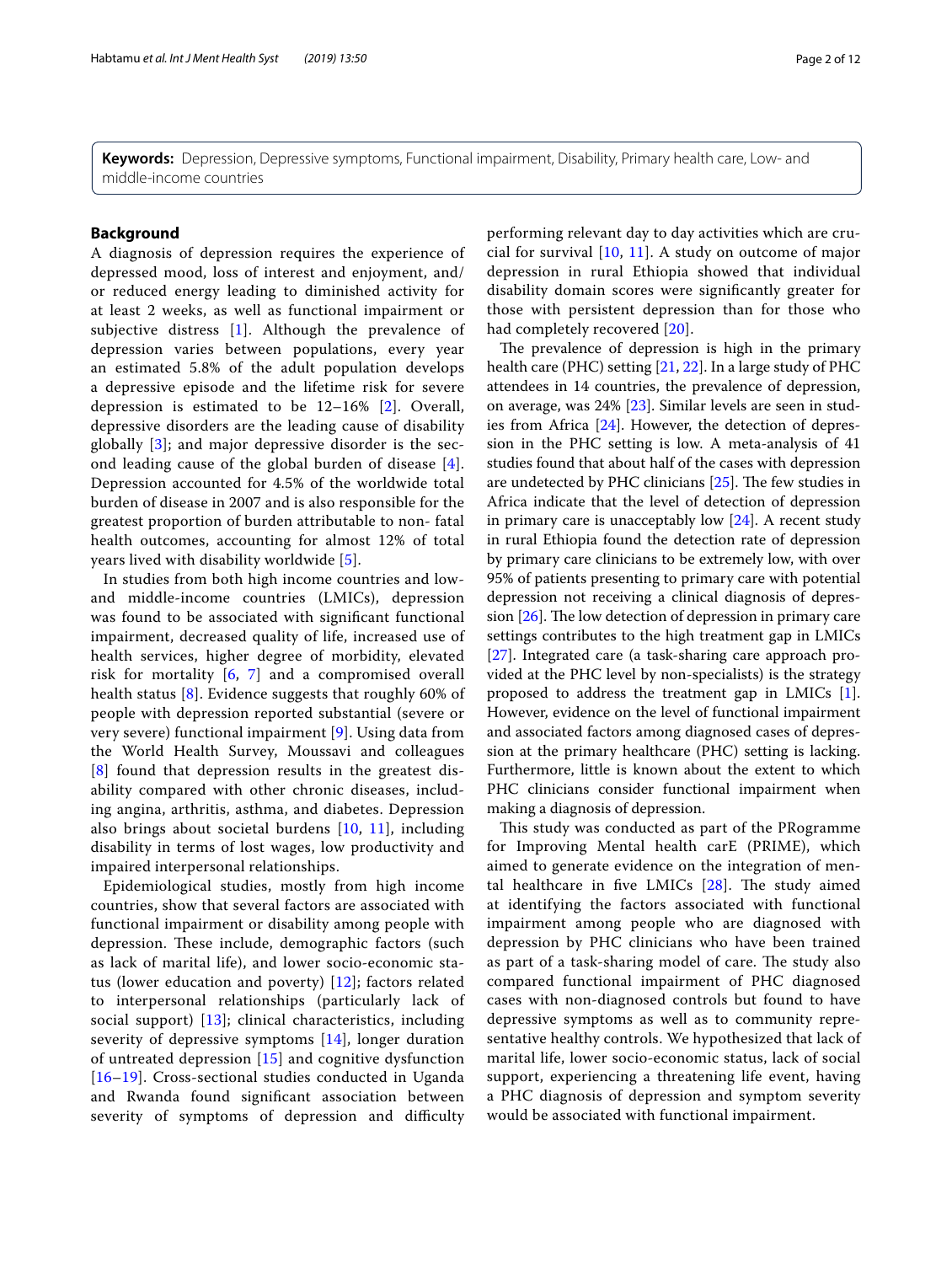# **Methods**

#### **Study design**

A comparative cross-sectional study was conducted. A facility-based sample of individuals who were diagnosed as having depression was compared to (1) a sample who were not diagnosed but had depression symptoms, and (2) a community-based representative sample of healthy individuals.

#### **Study setting and context**

The study was conducted in the Sodo district of the Gurage Zone, Southern Nations, Nationalities and Peoples' Region (SNNPR). Sodo district is 100 km south of the capital city of Ethiopia, Addis Ababa. The district has a total population of 161,952 people (79,356 men and 82,596 women) [[31\]](#page-10-24). Around 90% of the population lives in rural areas. Sodo district is the second largest in the SNNPR in terms of population size and the largest in land size  $[29]$  $[29]$ . Amharic is the official language in the district. Sodo Gurage is the largest ethnic group in the district (85.3%) and the majority of the population is Orthodox Christian (97%)  $[26]$  $[26]$ . The district has 8 health centers and 58 health posts [[30](#page-10-26)]. Health centers are stafed by nurses, health officers, and midwives, who are trained at degree or diploma level. Each health center provides primary healthcare for 20,000–25,000 people. Health center clinicians deliver services such as diagnosis and treatment of communicable diseases (e.g. malaria, tuberculosis, and water-borne diseases), family planning, antenatal care, sanitation advice, malaria prevention, and give advice on the effects of harmful traditional practices. There is one general primary care hospital in the district, which had just opened at the time of the study.

At the time of this study, the nearest specialist mental health service for the district was found in Butajira town, 30 km south of Bui town, which is the capital of the Sodo district. However, with the support of the PRIME project, an integrated mental health care programme was started in Sodo district [\[29](#page-10-25)]. The PRIME mental health care plan included community, facility and organizational level interventions [\[31](#page-10-24)]. At the health centre level, PHC clinicians (health officers, nurses and mid-wives who are degree or diploma level graduates) were trained for 10 days using the World Health Organisation mental health Gap Action Programme (mhGAP) training materials (5 days) and on-the-job training (5 days) in the psychiatric out-patient clinic in Butajira hospital. PHC clinicians were supported with regular supervision from a psychiatric nurse. mhGAP focuses on equipping PHC clinicians to detect, assess and treat priority mental, neurological and substance use disorders, including depression. Sodo district was selected as a PRIME study area because it represents the geographical and cultural diversity of the country [\[31](#page-10-24)].

#### **Participants and recruitment**

Experienced diploma holder lay data collectors, who were trained for 1 week, screened consecutive consenting adult attendees for depression at the eight health centers in Sodo district ( $n=2038$ ) during the study period February 03, 2015 to December 11, 2015. The inclusion criteria were age 18 years and above, resident in the district for 6 months or more and able to speak Amharic (the local official language) as Amharic was the language of interview. Those who scored above the validated cut-off for depression on the 9-item version of the Patient Health Questionnaire (PHQ-9; see below for measure details) were then assessed and diagnosed by general PHC clinicians. Those who were diagnosed with depression by PHC staf ("PHC diagnosed cases") as well as those who were PHQ positive but not diagnosed by PHC staf ("non-diagnosed controls") were included in the study.

To compare functional impairment between people who were diagnosed to have depression and individuals who had no depression, a community control group was used ("community controls"), which had been recruited for another study [\[32](#page-10-27)]. A total of 284 healthy controls were recruited, each member matched in terms of age  $(\pm 5$  years), sex, village, household position (head vs. not head) and household size to a respondent from a household where a person with severe mental disorder (SMD) resided. Of these, those who had depressive symptoms (PHQ score  $\geq$  5) were excluded and the remainders were included in the study. The eligibility criteria included age 18 years or above, with no suspected or confrmed mental illnesses in the person or family member, PHQ score<5 and providing consent to participate in the study. If more than one match was identifed, one household was selected by lottery. If no respondent was identifed from the frst matched household after three home visits, or if they declined to participate, the next reserve was selected.

# **Assessment of functional impairment and potential associated factors**

We used the 12-item interviewer administered version of the World Health Organization Disability Assessment Schedule (WHODAS-2.0) to assess functional impairment. The WHODAS-2.0 is a cross-cultural, standardized and non-health condition specifc measure of disability and functional impairment developed by the WHO [[33](#page-10-28)]. It measures the activity limitations and participation restrictions of a person over the last 30 days [[34\]](#page-10-29). The WHODAS-2.0 has been translated into several languages and adapted in many cultural contexts [[35,](#page-10-30) [36](#page-10-31)].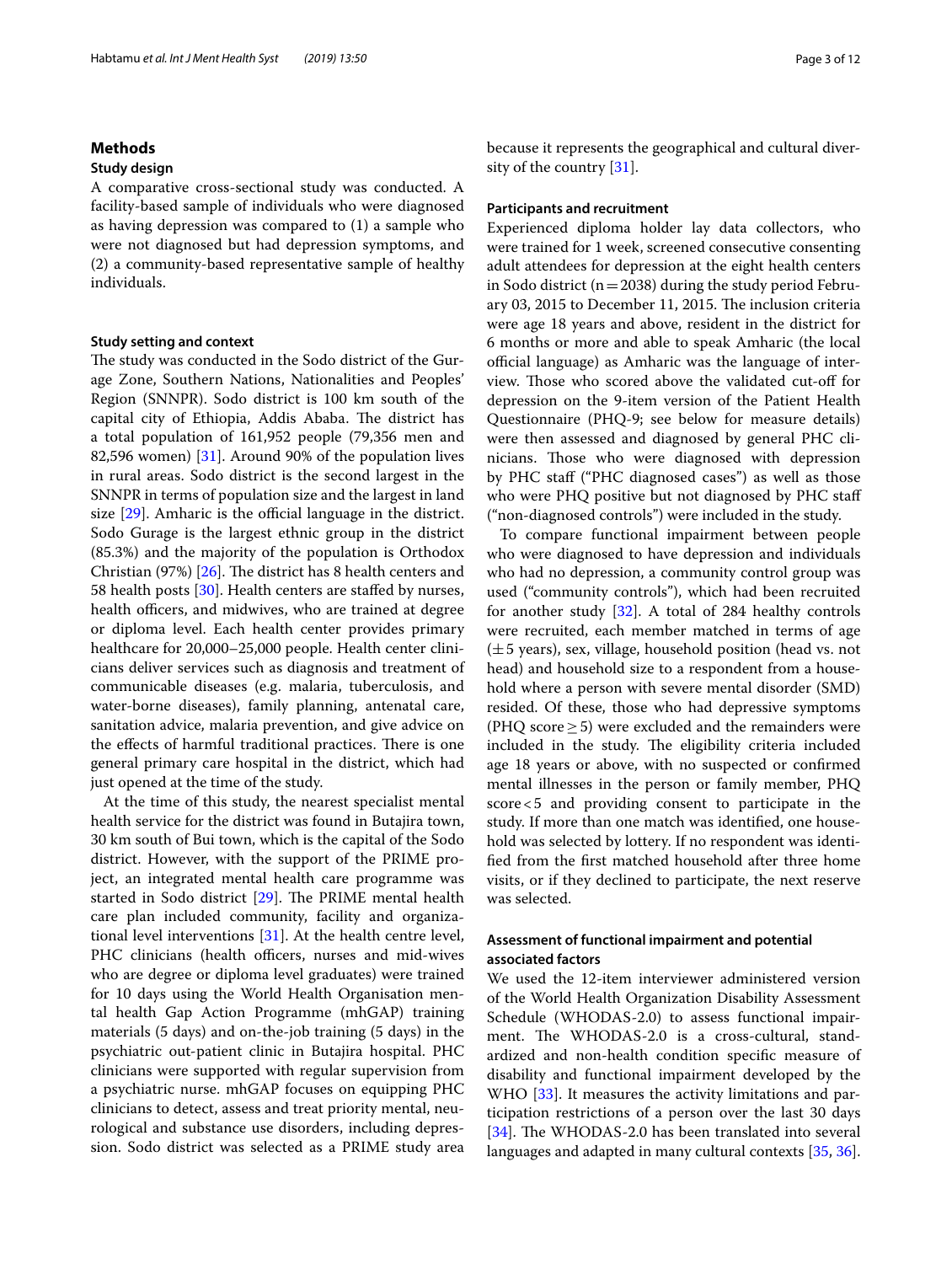It has been also adapted and validated in the rural Ethiopian setting among people with severe mental disorders [[37\]](#page-10-32). The reliability and validity of the WHODAS-2.0 has been established with both local and cross-cultural validation studies [\[38](#page-10-33)–[41\]](#page-10-34).

The PHQ-9 was used to screen for depression. PHQ-9 is a widely used depression screening instrument in the PHC setting  $[42]$  $[42]$ . The items in the PHQ-9 ask about depressive symptoms present in the preceding 2 weeks. Each item in the PHQ-9 has four response categories which indicate the amount of time that the symptom was present, ranging from "not at all" to "nearly every day." The PHQ-9 was validated in the PHC settings of the Butajira area (Meskan and Mareko districts) [\[43](#page-10-36)], which are neighboring districts to the Sodo district. It was also validated in a general hospital setting in Addis Ababa [ $44$ ]. The general hospital study showed that the PHQ-9 has very good internal consistency, and test–retest reliability; and good sensitivity and specificity at a cut-off point of 10. The PHC study found very good internal consistency and good construct validity and convergent validity. In this study, the optimum cut-off point was determined to be fve, with sensitivity 83.3% and specifcity 74.7%. We used this cut-of point in the current study.

We assessed suicidality using the suicide items included in the Composite International Diagnostic Interview (CIDI). The questions within the CIDI relate to suicidal ideation, suicide plan and suicide attempt  $[45]$  $[45]$ . The CIDI is found to be feasible and acceptable and have good face validity and test–retest reliability [\[46](#page-10-39)]. It has been used in previous community based studies in the rural Ethiopian setting [[47\]](#page-10-40).

The Oslo social support scale (OSSS-3) was used to measure general social support. OSSS-3 is a three item scale which asks about number of close confdants, sense of concern or interest from other people and ease of getting practical help from neighbors  $[48]$  $[48]$ . The response categories are diferent for each of the three questions. OSSS-3 has been used in several studies and found to be feasible and have good predictive validity and convergent validity [\[49\]](#page-11-1). A total score, ranging from 3 to 14, can be created by adding up the raw score of each item. Although the scale was not validated in the Ethiopian setting, it has been used in previous community and facilitybased studies and demonstrated good utility  $[30]$  $[30]$  $[30]$ . The List of Threatening Experiences (LTE), a brief questionnaire which is commonly used to assess stressful life events in epidemiological studies, was used to collect data on participants' experience of stressful life events  $[50]$  $[50]$ . The LTE measures the occurrence of 12 prevalent major stressful events (e.g. death of a close relative or friend, loss of relationship, imprisonment and being the victim of theft) in the preceding 6 months, with dichotomous responses

 $(yes/no)$ . The LTE has been tested in over 15 languages and 20 diferent countries, and found to have good test– retest reliability and predictive validity [[51\]](#page-11-3). It has been adapted and used for a rural Ethiopian setting [[30](#page-10-26)].

The Alcohol Use Disorder Identification Test (AUDIT) was used to screen for problematic alcohol use. The AUDIT was developed by the WHO to assess alcohol consumption, drinking behaviors and alcohol related problems in the previous 12 months in people who are attending PHC facilities [[52\]](#page-11-4). It has ten items, each rated in a four-point scale, giving a total score ranging from 0 to 40. The AUDIT has been validated across genders and in a wide range of cultural groups [[53\]](#page-11-5). Local alcoholic beverages in the Ethiopian context have been converted into standard equivalent alcohol units [[29](#page-10-25)]. A structured self-report demographic and socio-economic characteristics questionnaire was developed and administered to secure data related to the sex, age, urban–rural residence, ethnic group, religion, marital status, educational status, and socio-economic status of the participants.

For PHC diagnosis of depression, clinicians completed a clinical encounter form. This was a simple tool that allowed the clinician to record the presenting complaint, history of the presenting illness, any pertinent past history, fndings of the physical examination, diagnosis, any investigations requested and treatment provided.

#### **Data management and analysis**

Data were double entered in Epidata v3.0 and exported into STATA for windows (version 13) for analysis. Data cleaning was done using frequency distributions and logic checks, with reference to source documents as required. Frequencies and percentages were used to summarize variables which were categorical, whereas continuous variables were summarized using mean and standard deviation. Univariate and multivariable negative binomial regression models were ftted to assess the association of demographic, social, economic and clinical variables with functional impairment among people who were diagnosed to have depression. The same analyses were done to compare the functional impairment of people diagnosed to have depression ("PHC diagnosed cases") to (i) those who had depressive symptoms, but who were not diagnosed to have depression ("nondiagnosed controls"), and (ii) community representative healthy controls, who had no depressive symptoms ("community controls"). Selected relevant demographic, social, economic and clinical characteristics were adjusted for in these analyses. Negative binomial regression was used because the distribution of WHODAS scores were skewed and only non-negative integer values are possible. Relative risk (RR), both crude and adjusted, with the corresponding 95% confdence interval, was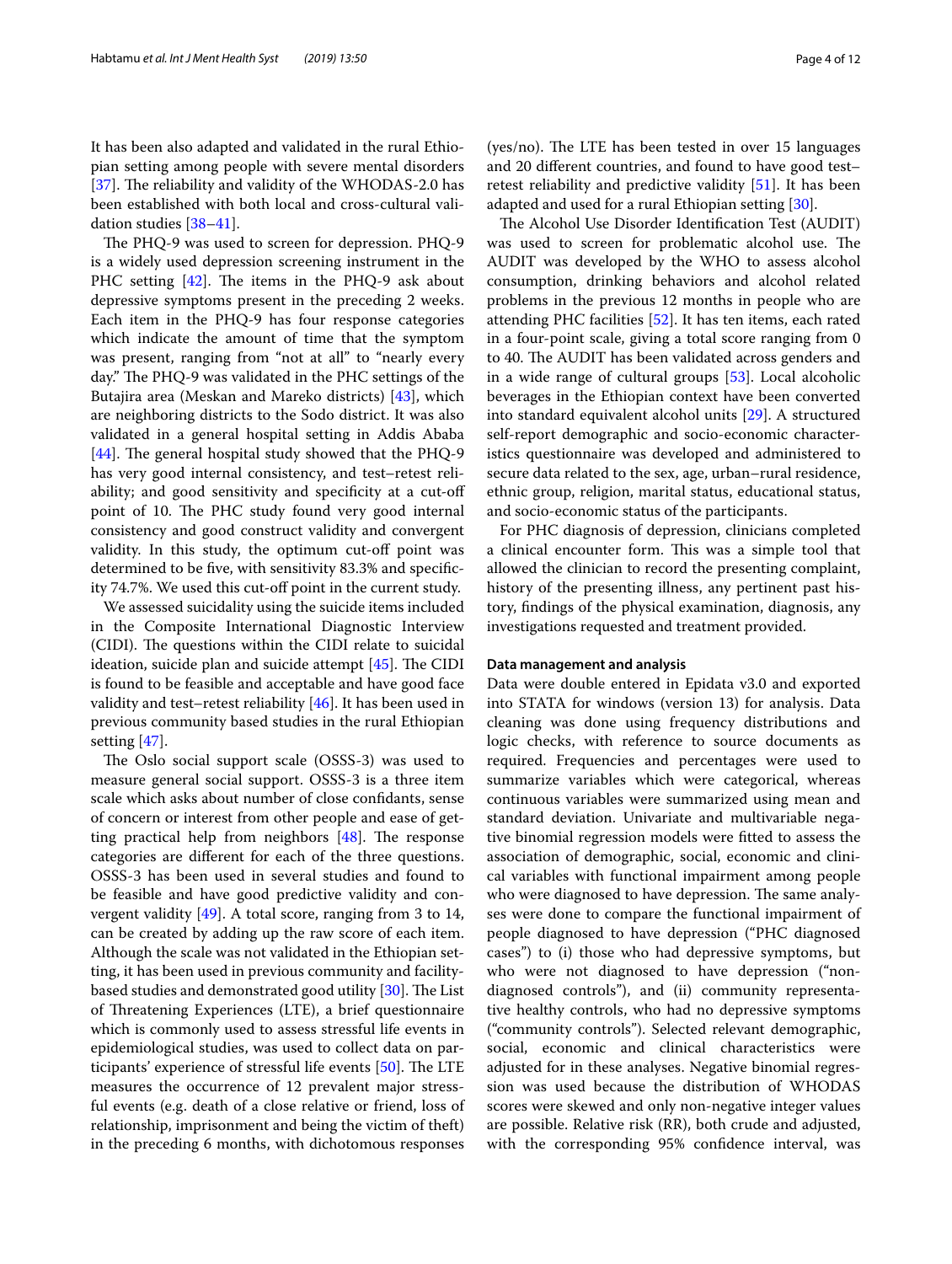used to estimate the strength of association between potential associated factors and the outcome variable in both the univariate and the multivariable models. All statistical tests were set at  $\alpha$  = 0.05 for significance.

#### **Ethical considerations**

Ethical approval was obtained from the Institutional Review Board of the College of Health Sciences, Addis Ababa University (Reference Number 084/11/Psy). Written informed consent was obtained from all the participants after the nature of the study and the information sought had been fully explained. Non-literate participants gave fnger-prints to signify their willingness to participate. Participants with PHQ-9 scores higher than the cut-off point and those who reported suicidal ideation, plan or attempt were referred for mental health evaluation and possible treatment in their respective health centers.

#### **Results**

## **Characteristics of the participants**

Study participants included 92 people diagnosed to have depression by PHC clinicians, 39 non-diagnosed facilitybased controls and 197 community representative healthy controls. Details of the characteristics of the participants are presented in Table [1](#page-5-0). The majority of the participants in PHC diagnosed cases (71.4%) and non-diagnosed controls (70.0%) were females; whereas the majority of the participants in community controls (78.7%) were males. The mean age in the PHC diagnosed cases, in the nondiagnosed controls and in the community controls was 38.1, 39.6 and 48.2 years, respectively. The majority of the PHC diagnosed cases (65.9%), the non-diagnosed controls (62.5%) and the community controls (82.7%) were married. Over three-quarters of the participants in PHC diagnosed cases (78.0%), non-diagnosed controls (80.0%) and community controls (79.8%) were rural residents. Only around a third of the participants in PHC diagnosed cases (35.4%) and in non-diagnosed controls (32.5%), and only 39.0% of the community controls attended formal education. Nearly 90% of the participants, in PHC diagnosed cases, non-diagnosed controls and community controls were from Gurage ethnic group and were Orthodox Christian by religion. There were no statistically signifcant diferences between PHC diagnosed cases and non-diagnosed controls for any of the socio-demographic characteristics  $(P>0.05)$ .

The mean PHQ score was significantly higher in PHC diagnosed cases (mean=10.46 and standard deviation  $[SD] = 4.56$  compared to non-diagnosed controls (mean = 8.93 and SD = 3.44); P < 0.05. Suicidal ideation but not plans or attempts was signifcantly higher in the PHC diagnosed cases compared to non-diagnosed

controls. Around 21% of those who had suicidal ideation and plan and 18% of those who had suicidal attempt were not diagnosed to have depression by PHC clinicians. The mean AUDIT total score was also signifcantly higher in the PHC diagnosed cases (9.03;  $SD = 8.14$ ) compared to non-diagnosed controls  $(6.40; SD=6.63); P<0.05$ . The mean social support score, however, was signifcantly lower in the PHC diagnosed cases  $(9.57; SD = 2.88)$ compared to non-diagnosed controls (10.73;  $SD = 1.80$ );  $P < 0.05$ . There was no statistically significant difference in mean WHODAS-2.0 score or number of stressful life events in the PHC diagnosed cases compared to the nondiagnosed controls.

# **Association of depression diagnosis with WHODAS‑2.0 scores among PHC diagnosed and non‑diagnosed cases**

PHC depression diagnosis, the dependent variable in this regression model, in people with a positive PHQ screen was not signifcantly associated with functional impairment, either in the univariate (RR=1.07; 95% CI 0.94, 1.21) or multivariable models  $(RR=0.96; 95\% \text{ CI } 0.87$ , 1.06). See Table [2](#page-7-0).

In the multivariable model, higher depression symptom scores were associated with greater functional impairment  $(RR=1.04; C1 1.03, 1.05)$ ; whereas better social support ( $RR = 0.96$ ; CI 0.94, 0.97) and higher number of years of education completed ( $RR = 0.98$ ; CI 0.96, 0.99) were signifcantly associated with lower functional impairment. In the univariate models, economic deprivation ( $RR = 1.07$ ; CI 1.01, 1.13) and stressful life events  $(RR=1.04; C1 1.01, 1.07)$  were significantly associated with greater functional impairment; whereas rural residence ( $RR = 0.82$ ; CI 0.72, 0.94) was significantly associated with lower functional impairment. Nevertheless, these univariate associations were not maintained in the multivariable model.

# **Factors associated with WHODAS‑2.0 scores among PHC diagnosed cases only**

In the univariate models, economic deprivation or poverty ( $RR = 1.08$ ;  $95\%$  CI 1.00, 1.15) and experiencing threatening life events ( $RR = 1.05$ ; 95% CI 1.01; 1.08) were associated with greater functional impairment; whereas rural residence (RR=0.78; 955 CI 0.67, 0.92) was associated with lower functional impairment. However, these associations became non-signifcant in the multivariable model. In the multivariable model, better social support  $(RR=0.96; 95\% \text{ CI } 0.95, 0.98)$  was significantly associated with lower functional impairment. Higher depression symptom severity was associated with greater functional impairment (RR = 1.04; 95% CI 1.02, 1.05). See Table [3](#page-7-1).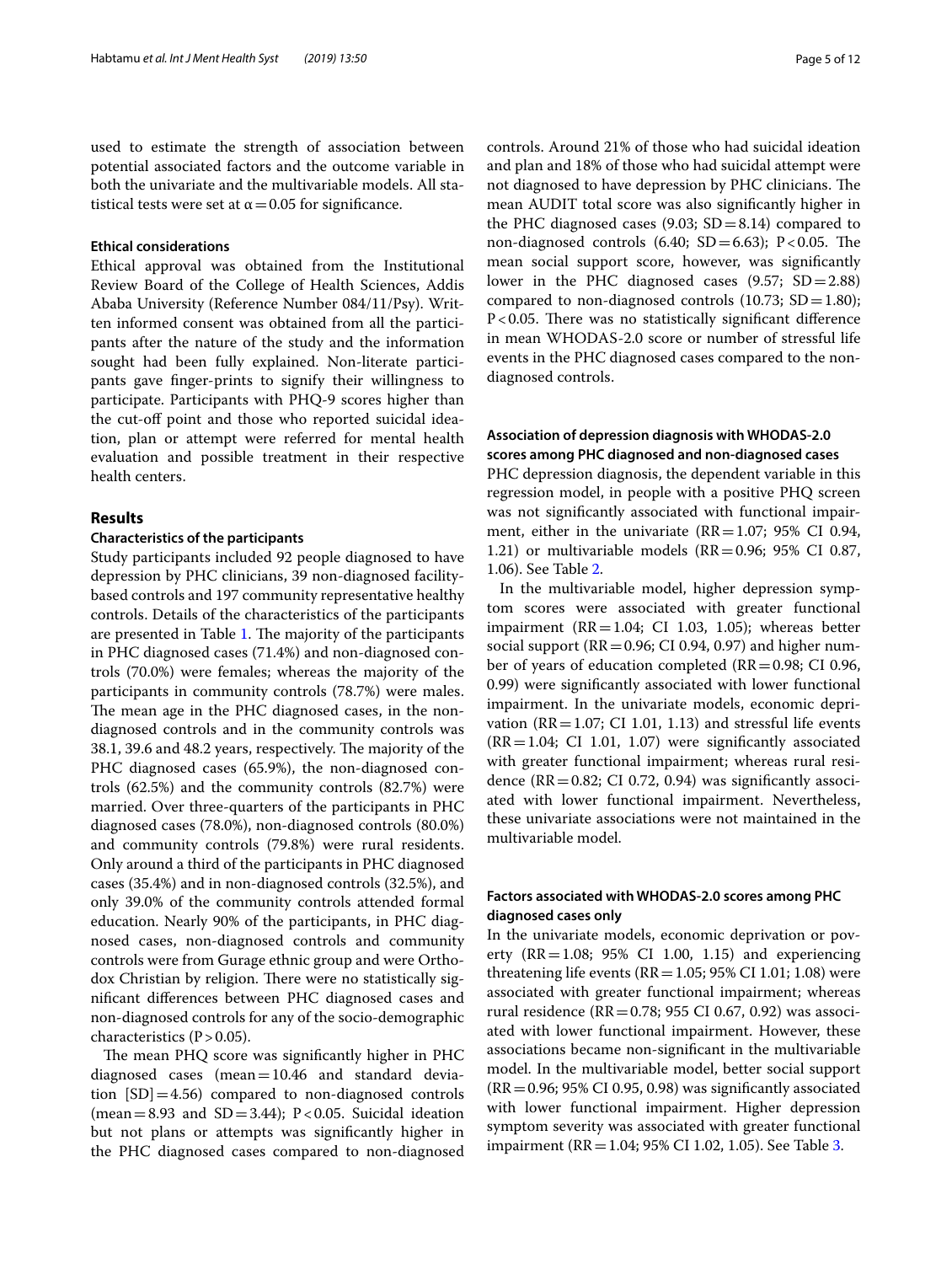| Characteristics                        | PHC diagnosed cases $(N = 92)$ | Non-diagnosed controls ( $N = 39$ ) | Community<br>controls<br>$(N = 197)$ |
|----------------------------------------|--------------------------------|-------------------------------------|--------------------------------------|
|                                        | N (%)                          | N (%)                               | N (%)                                |
| Socio-demographic characteristics      |                                |                                     |                                      |
| Sex                                    |                                |                                     |                                      |
| Female                                 | 66 (71.7)                      | 27 (69.2)                           | 42 (21.3)                            |
| Male                                   | 26 (28.3)                      | 12(30.8)                            | 155 (78.7)                           |
| Age in years                           |                                |                                     |                                      |
| Mean (SD)                              | 38.1 (14.1)                    | 39.6 (15.8)                         | 48.2 (13.4)                          |
| Marital status                         |                                |                                     |                                      |
| Never married                          | 17 (18.5)                      | 7(17.9)                             | 2(1.0)                               |
| Currently married                      | 60(65.2)                       | 25(64.1)                            | 162 (82.7)                           |
| Formerly married                       | 15 (16.3)                      | 7(17.9)                             | 32(16.3)                             |
| Residence                              |                                |                                     |                                      |
| Rural                                  | 70 (76.1)                      | 32 (82.1)                           | 154 (79.8)                           |
| Urban                                  | 22 (23.9)                      | 7(17.9)                             | 39 (20.2)                            |
| <b>Educational status</b>              |                                |                                     |                                      |
| Cannot read and write                  | 45 (48.9)                      | 22 (56.4)                           | 61 (31.0)                            |
| Able to read and write                 | 14(15.2)                       | 5(12.8)                             | 59 (29.9)                            |
| Attend formal education                | 33 (35.9)                      | 12 (30.8)                           | 77 (39.1)                            |
| Number of years of education completed |                                |                                     |                                      |
| Mean (SD)                              | 2.1(3.3)                       | 2.5(3.7)                            | 2.3(3.8)                             |
| Ethnicity                              |                                |                                     |                                      |
| Gurage                                 | 82 (89.1)                      | 37 (94.8)                           | 183 (92.9)                           |
| Other                                  | 10 (10.9)                      | 2(5.1)                              | 14(7.1)                              |
| Religion                               |                                |                                     |                                      |
| Orthodox Christian                     | 81 (88.0)                      | 36 (92.3)                           | 177 (89.8)                           |
| Other                                  | 11(12.0)                       | 3(7.7)                              | 20 (10.2)                            |
| Occupational status                    |                                |                                     |                                      |
| Farming                                | 15(16.3)                       | 10(25.6)                            | 130 (66.0)                           |
| House wife                             | 53 (57.6)                      | 18 (46.2)                           | 21 (10.7)                            |
| Other                                  | 24 (26.1)                      | 11(28.2)                            | 46 (23.4)                            |
| Income level                           |                                |                                     |                                      |
| Lower                                  | 60(65.2)                       | 21 (53.8)                           | 77 (39.1)                            |
| Middle or higher                       | 32 (34.8)                      | 18 (46.2)                           | 120 (60.9)                           |
| Number of children                     |                                |                                     |                                      |
| No child                               | 17 (18.5)                      | 12 (30.8)                           | 22 (11.2)                            |
| 1-4 children                           | 43 (46.7)                      | 11(28.2)                            | 90 (45.7)                            |
| More than 4 children                   | 32 (34.8)                      | 16 (41.0)                           | 85 (43.1)                            |
| Clinical characteristics               |                                |                                     |                                      |
| Suicidal ideation                      |                                |                                     |                                      |
| Yes                                    | 54 (58.7)                      | 8(20.5)                             |                                      |
| No                                     | 38 (41.3)                      | 31 (79.5)                           |                                      |
| Suicidal plan                          |                                |                                     |                                      |
| Yes                                    | 29 (31.5)                      | 8(20.5)                             |                                      |
| $\rm No$                               | 63 (68.5)                      | 31 (79.5)                           |                                      |
| Suicidal attempt                       |                                |                                     |                                      |
| Yes                                    | 17 (18.5)                      | 7(17.9)                             |                                      |
| $\rm No$                               | 75 (81.5)                      | 32(82.1)                            |                                      |

# <span id="page-5-0"></span>**Table 1 Socio-demographic and clinical characteristics of participants**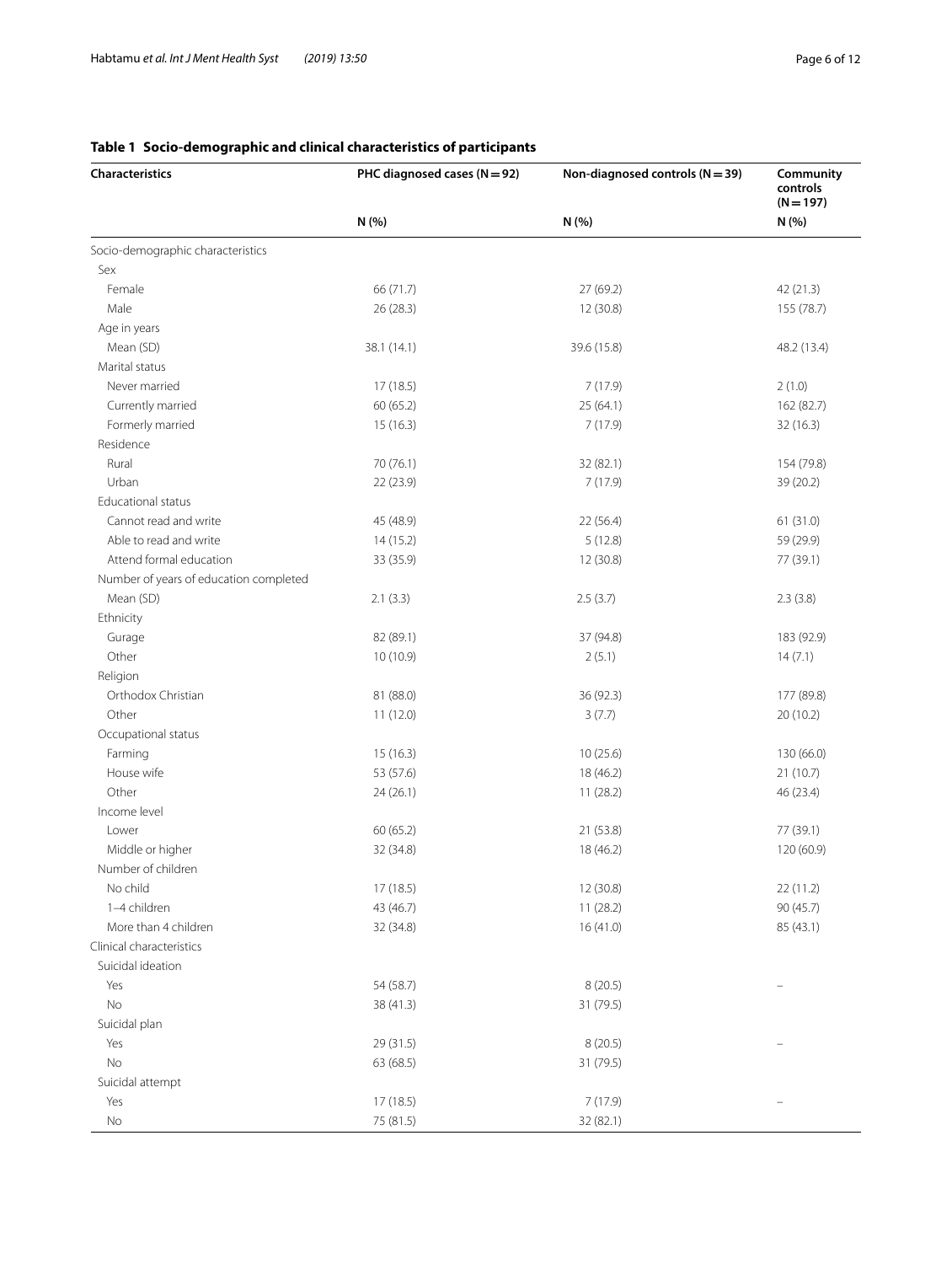| <b>Characteristics</b>        | PHC diagnosed cases $(N = 92)$ | Non-diagnosed controls $(N = 39)$ | Community<br>controls<br>$(N = 197)$ |
|-------------------------------|--------------------------------|-----------------------------------|--------------------------------------|
|                               | N(%                            | N(%                               | N(%)                                 |
| Depressive symptom score      |                                |                                   |                                      |
| Mean (SD)                     | 10.46 (4.56)                   | 8.93 (3.44)                       | 1.64(1.46)                           |
| Functional impairment score   |                                |                                   |                                      |
| Mean (SD)                     | 26.81 (9.13)                   | 25.15 (8.51)                      | 14.56 (4.14)                         |
| Alcohol use disorder score    |                                |                                   |                                      |
| Mean (SD)                     | 9.03(8.14)                     | 6.40(6.63)                        |                                      |
| Social support total score    |                                |                                   |                                      |
| Mean (SD)                     | 9.57(2.88)                     | 10.73 (1.80)                      |                                      |
| Threatening life events score |                                |                                   |                                      |
| Mean (SD)                     | 1.90(2.06)                     | 2.10(1.79)                        |                                      |

# **Table 1 (continued)**

*PHC* primary healthcare, *SD* standard deviation, *PHQ* Patient Health Questionnaire, *WHODAS* WHO Disability Assessment Schedule

# **Functional impairment in PHC diagnosed cases vs.**

## **community controls**

Results of the univariate and multivariable models of WHODAS-2.0 scores among PHC diagnosed cases and community controls are presented in Table [4](#page-8-0). Having a PHC clinician diagnosis of depression was significantly associated with greater functional impairment, both before and after adjustment:  $RR = 1.91$ ; 95% CI 1.74, 2.09.

In the univariate models, being currently married (RR=0.66; 95% CI 0.55, 0.79), being formerly married (RR=0.81; 95% CI 0.65, 0.99) and perceiving one's own economic status as middle or higher ( $RR = 0.79$ ; 95% CI 0.72, 0.87) were signifcantly associated with lower functional impairment. Female gender  $(RR=1.36; 95%$ CI 1.24, 1.49) was signifcantly associated with greater functional impairment. In the multivariable model, however, older age  $(RR=1.00; 95% CI 1.00, 1.01)$  was associated with greater functional impairment, whereas rural residence (RR=0.84; 95% CI 0.77, 0.92) was significantly associated with lower functional impairment.

#### **Discussion**

In this comparative cross-sectional study in a rural low income setting where a task-sharing model of mental health care had been newly implemented, PHC clinician diagnosis of depression, in people with a positive PHQ screen, was associated with depressive symptom severity, suicidal ideation and co-morbid alcohol use disorder, but not with degree of functional impairment. In the people with a PHC diagnosis of depression, functional impairment was associated with worse depressive symptom severity and poorer social support. Compared to community controls, people with a PHC diagnosis of depression had signifcantly greater functional impairment.

Our study fndings provide some evidence of the validity of depression diagnosis by PHC clinicians in this setting and support the approach to expanding access to mental health care. In the mhGAP training for primary health care workers, the importance of functional impairment for diagnosis of depression is emphasized, particularly in relation to initiation of pharmaceutical treatment [\[1](#page-9-0)]. A major potential concern about a tasksharing approach to care for people with depression is that non-specialist workers might medicalise symptoms of transient distress or social adversity by attributing to depression  $[54]$  $[54]$ . That does not seem to have been the case in our study; indeed, some people with signifcant morbidity (e.g. suicidal ideation) did not receive a diagnosis of depression. This requires further exploration to see if PHC clinicians adequately assessed suicidality or whether this refects false positives for suicidality using the fully structured instruments or PHC clinician recognition of a sub-group of people with suicidal ideation who do not have underlying depression.

In the people with a PHC diagnosis of depression, the signifcant association between severity of depressive symptoms and greater functional impairment is in keeping with our hypothesis and consistent with the literature. A recent systematic review of the available evidence [[15\]](#page-10-12) showed that lower severity of depressive symptoms, shorter duration of the current depressive episode and shorter duration of untreated depression are associated with better functional outcome. Analysis of data of a large sample of adult outpatients with major depressive disorder at entry and exit points of antidepressant treatment showed that only 7% of patients with depression symptoms reported within-normal functioning at baseline [\[55](#page-11-7)]. In a population-based study of psychiatric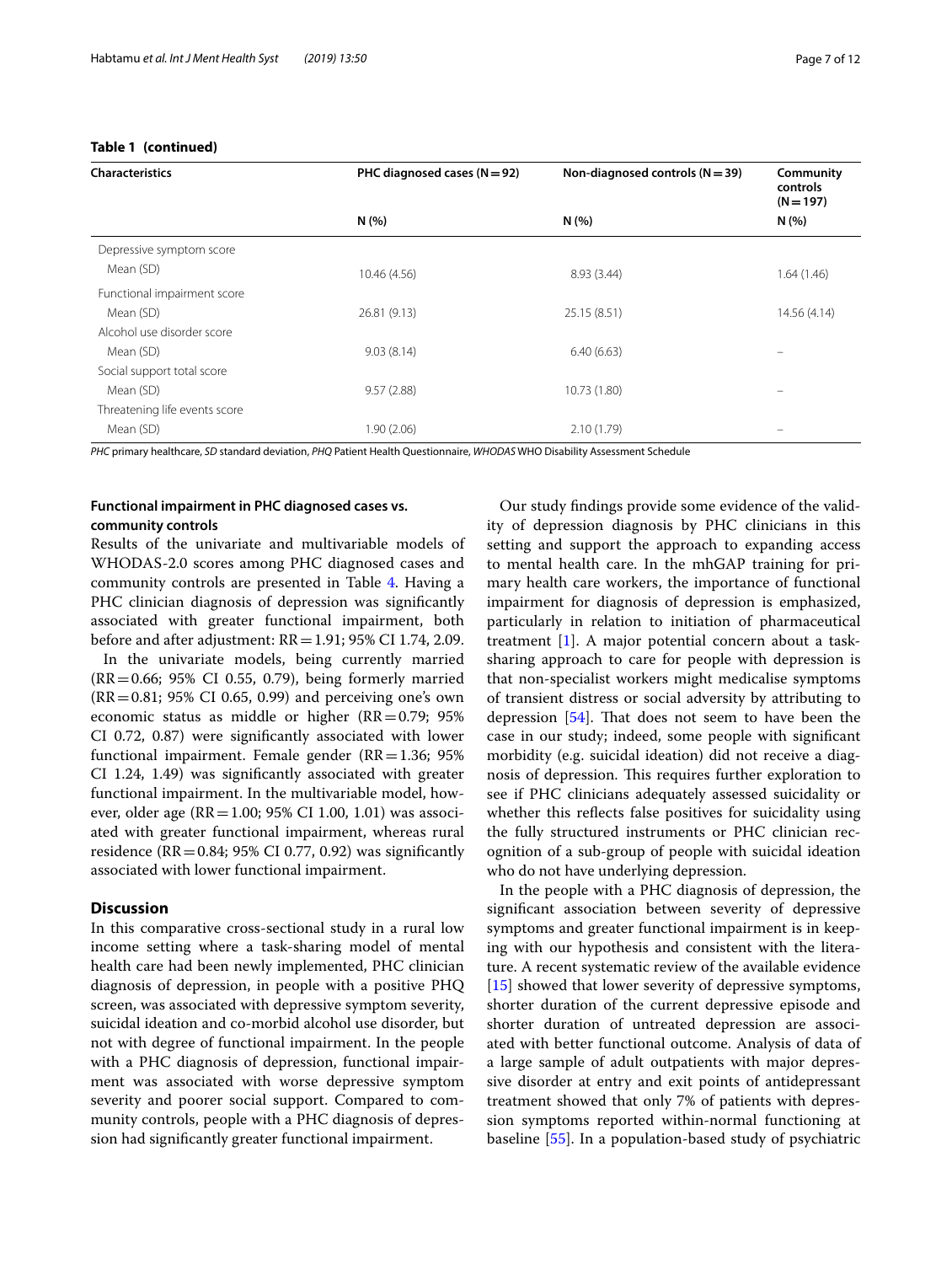<span id="page-7-0"></span>

| Variables                                   | CRR (95% CI)          | ARR (95% CI)        |
|---------------------------------------------|-----------------------|---------------------|
| Sex                                         |                       |                     |
| Male                                        | 1.0                   | 1.0                 |
| Female                                      | $0.91$ $[0.80, 1.03]$ | 1.02 [0.90, 1.15]   |
| Age in years                                | 1.00 (0.99, 1.01]     | 1.00 [0.99, 1.01)   |
| Marital status                              |                       |                     |
| Never married                               | 1.0                   | 1.0                 |
| Currently married                           | $0.90$ $[0.77, 1.04]$ | 1.07 [0.90, 1.29]   |
| Formerly married                            | $0.99$ $[0.82, 1.21]$ | 1.06 [0.87, 1.30]   |
| Residence                                   |                       |                     |
| Urban                                       | 1.0                   | 1.0                 |
| Rural                                       | $0.82$ [0.72, 0.94]   | 0.90 [0.80, 1.02]   |
| Number of years of education com-<br>pleted | 0.99 [0.98, 1.01]     | $0.98$ [0.96, 0.99] |
| Number of children participants have        |                       |                     |
| No child                                    | 1.0                   | 1.0                 |
| 1-4 children                                | $0.93$ [0.80, 1.08]   | $0.83$ [0.68, 1.01] |
| More than 4 children                        | $0.95$ $[0.81, 1.11]$ | 0.88 [0.72, 1.08]   |
| Income level                                |                       |                     |
| Lower                                       | 1.0                   | 1.0                 |
| Middle or higher                            | $0.90$ [0.80, 1.02]   | 0.97 [0.88, 1.06]   |
| Economic deprivation                        | 1.07 [1.01, 1.13]     | 1.04 [0.99, 1.09]   |
| Alcohol use disorder symptom score          | 1.00 [0.99, 1.01]     | 1.00 [0.99, 1.01]   |
| Stressful life events                       | 1.04 [1.01, 1.07]     | 1.01 [0.99, 1.03]   |
| Social support                              | $0.95$ [0.93, 0.96]   | 0.96 [0.94, 0.97]   |
| Depressive symptom score                    | 1.04 [1.03, 1.06]     | 1.04 [1.03, 1.05]   |
| PHC depression diagnosis                    |                       |                     |
| Controls                                    | 1.0                   | 1.0                 |
| PHC diagnosed cases                         | 1.07 [0.94, 1.21]     | $0.96$ [0.87, 1.06] |
| Suicidal ideation                           |                       |                     |
| <b>No</b>                                   | 1.0                   | 1.0                 |
| Yes                                         | 1.11 [0.99, 1.24]     | 1.01 [0.91, 1.13]   |
| Suicidal plan                               |                       |                     |
| No                                          | 1.0                   | 1.0                 |
| Yes                                         | 1.04 [0.92, 1.18]     | 0.97 [0.82, 1.14]   |
| Suicidal attempt                            |                       |                     |
| No                                          | 1.0                   | 1.0                 |
| Yes                                         | 1.02 [0.87, 1.17]     | $0.94$ [0.79, 1.12] |

Values in italics indicate statistical signifcance

*CRR* crude relative risk, *ARR* adjusted relative risk, *WHODAS* WHO Disability Assessment Schedule, AUDIT alcohol use disorder identifcation test, *LTE* list of threatening experiences, *OSSS* Oslo Social Support Scale, *PHQ* Patient Health Questionnaire, *PHC* Primary Healthcare

morbidity and functional impairment among disaster victims in Norway, depressive symptom severity was associated with both self-reported and clinician assessed functional impairment [[14](#page-10-11)].

<span id="page-7-1"></span>**Table 3 The association of demographic, social, economic and clinical factors with WHODAS-2.0 scores among primary healthcare diagnosed cases only (n=92)**

| <b>Variables</b>                            | CRR (95% CI)        | ARR (95% CI)                        |  |
|---------------------------------------------|---------------------|-------------------------------------|--|
| Sex                                         |                     |                                     |  |
| Male                                        | 1.0                 | 1.0                                 |  |
| Female                                      | $0.88$ [0.76, 1.03] | $0.98$ [0.83, 1.15]                 |  |
| Age in years                                | 1.00 (0.99, 1.01)   | 1.00 [0.99, 1.01)                   |  |
| Marital status                              |                     |                                     |  |
| Never married                               | 1.0                 | 1.0                                 |  |
| Currently married                           | $0.93$ [0.77, 1.11] | 1.19 [0.91, 1.55]                   |  |
| Formerly married                            |                     | 1.08 [0.86, 1.37] 1.20 [0.92, 1.56] |  |
| Residence                                   |                     |                                     |  |
| Urban                                       | 1.0                 | 1.0                                 |  |
| Rural                                       | 0.78 [0.67, 0.92]   | 0.88 [0.75, 1.02]                   |  |
| Number of years of education com-<br>pleted | 1.01 [0.98, 1.03]   | 0.99 [0.96, 1.01]                   |  |
| Number of children participants have        |                     |                                     |  |
| No child                                    | 1.0                 | 1.0                                 |  |
| 1-4 children                                |                     | 0.92 [0.76, 1.12] 0.85 [0.64, 1.14] |  |
| More than 4 children                        | $0.93$ [0.76, 1.14] | $0.89$ [0.66, 1.19]                 |  |
| Income level                                |                     |                                     |  |
| I ower                                      | 1.0                 | 1.0                                 |  |
| Middle or higher                            | $0.88$ [0.76, 1.02] | 0.95 [0.84, 1.08]                   |  |
| Economic deprivation                        | $1.08$ [1.00, 1.15] | 1.05 [0.98, 1.12]                   |  |
| Alcohol use disorder symptom score          | 1.00 [0.99, 1.01]   | 1.00 [0.99, 1.01]                   |  |
| Stressful life events                       | 1.05 [1.01, 1.08]   | 1.01 [0.98, 1.04]                   |  |
| Social support                              | 0.95 [0.93, 0.97]   | $0.96$ [0.95, 0.98]                 |  |
| Depressive symptom score                    | 1.04 [1.03, 1.05]   | 1.04 [1.02, 1.05]                   |  |
|                                             |                     |                                     |  |

Values in italics indicate statistical signifcance

*CRR* crude relative risk, ARR adjusted relative risk, *WHODAS* WHO Disability Assessment Schedule, *AUDIT* Alcohol Use Disorder Identifcation Test*, LTE* List of Threatening Experiences, *OSSS* Oslo Social Support Scale*, PHQ* Patient Health Questionnaire

The association of higher perceived social support with lower functional impairment in the current study is also in keeping with expectations. Research on the association between social support and functional impairment among people with depressive symptoms is generally scarce particularly in the low income setting. One of the explanations for this association may be that the emotional and instrumental support, encouragement and push from signifcant others would help people with depression to gain energy and motivation for accomplishing their day to day activities. The other possible explanation could be that higher scores in the social support measure may increase scores in the social participation domain of the disability measure. Studies from both high income countries [[56\]](#page-11-8) and LMICs [[30](#page-10-26)] showed that lower perceived social support is signifcantly associated with higher depressive symptom scores, which may have the implication that social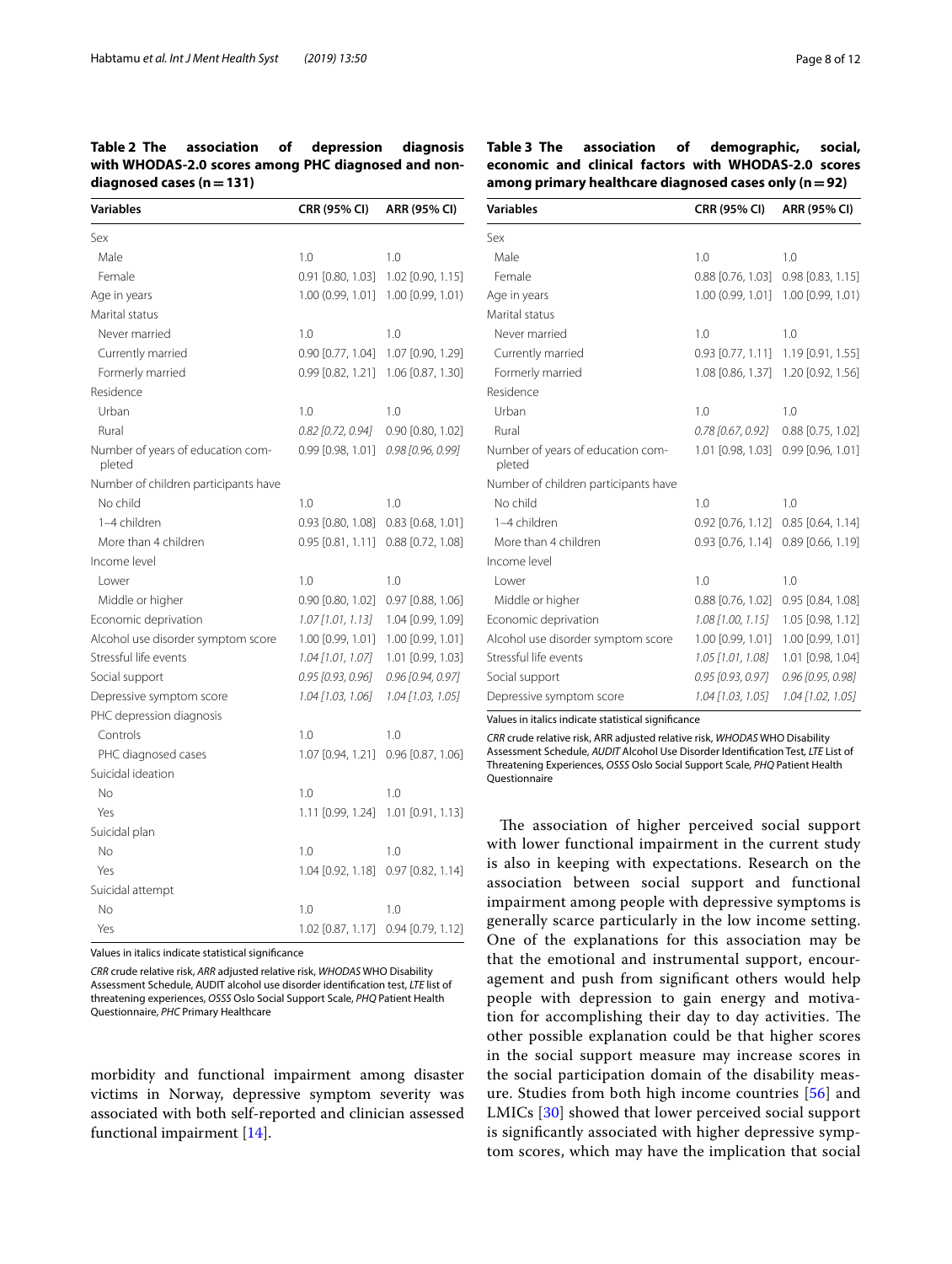<span id="page-8-0"></span>

|                                                      | <b>Table 4 Association</b>                      | of |  | depression | status |
|------------------------------------------------------|-------------------------------------------------|----|--|------------|--------|
|                                                      | with WHODAS-2.0 scores among primary healthcare |    |  |            |        |
| diagnosed cases and community controls ( $n = 289$ ) |                                                 |    |  |            |        |

| Variables                                   | <b>CRR (95% CI)</b> | ARR (95% CI)                            |
|---------------------------------------------|---------------------|-----------------------------------------|
| Depression status                           |                     |                                         |
| Healthy controls                            | 1.0                 | 1.0                                     |
| Cases                                       | 1.84 [1.71, 1.98]   | 1.91 [1.74, 2.09]                       |
| Sex                                         |                     |                                         |
| Male                                        | 1.0                 | 1.0                                     |
| Female                                      | 1.36 [1.24, 1.49]   | $0.96$ [0.87, 1.06]                     |
| Age                                         |                     | 1.00 (0.99, 1.00] 1.00 [1.00, 1.01]     |
| Marital status                              |                     |                                         |
| Never married                               | 1.0                 | 1.0                                     |
| Currently married                           | 0.66 [0.55, 0.79]   | $0.96$ [0.81, 1.13]                     |
| Formerly married                            | 0.81 [0.65, 0.99]   | 1.08 [0.89, 1.31]                       |
| Residence                                   |                     |                                         |
| Urban                                       | 1.0                 | 1.0                                     |
| Rural                                       |                     | $0.85$ [0.76, 0.96] $0.84$ [0.77, 0.92] |
| Number of years of education com-<br>pleted | 0.99 [0.98, 1.01]   | 0.99 [0.98, 1.00]                       |
| Number of children participants have        |                     |                                         |
| No child                                    | 1.0                 | 1.0                                     |
| 1-4 children                                |                     | $0.91$ [0.79, 1.06] $0.93$ [0.81, 1.06] |
| More than 4 children                        | $0.91$ [0.78, 1.05] | $0.97$ [0.85, 1.11]                     |
| Income level                                |                     |                                         |
| I ower                                      | 1.0                 | 1.0                                     |
| Middle or higher                            | 0.79 [0.72, 0.87]   | $0.95$ [0.89, 1.03]                     |

Values in italics indicate statistical signifcance

*CRR* crude relative risk, *ARR* adjusted relative risk, *WHODAS* WHO Disability Assessment Schedule

support improves functional capacity through reducing depressive symptoms. In a longitudinal study designed to determine the mediating role of proactive coping in the relationship between social support and functional outcome in people with severe mental illnesses, Davis and Brekke [\[57\]](#page-11-9) concluded that social support facilitates proactive coping processes to enhance role functioning. In our previous qualitative study conducted in a similar setting with the current study, service user, caregiver and health care worker participants reported that supporting and encouraging people with severe mental illnesses improves their ability to accomplish daily activities, work and social responsibilities [[58](#page-11-10)].

In the larger sample which combined PHC diagnosed cases and community controls, we found that older age and urban residence were independently associated with greater functional impairment. Overall, these fndings are consistent with previous studies conducted in people with major depressive disorder [[20\]](#page-10-15) and schizophrenia [[59](#page-11-11)]. Functional impairment and disability would increase as one gets older due to reduced social relationship, loss of natural supports, deterioration of physical health and reduced independent living skill. The finding that people with depression from rural areas have lower functional impairment compared to urban residents is consistent with fndings from previous studies  $[60]$  $[60]$ . This may be because family support, arranged marriage and availability of less stressful work settings are more prevalent in rural areas than in urban settings. Arranged marriage is common in rural areas more than in urban settings of Ethiopia, and this is likely to increase the social functioning of people with depression who are from rural areas. In addition, participating in social activities and working in the farm are crucial for survival of the person with mental illness living in a rural area and his/her family members.

Univariate signifcant association was found between indicators of economic deprivation and functional impairment; however this association was not maintained in the multivariable model. One of the reasons for this may be the small sample size in the analysis using the sample of PHC diagnosed cases. In the analysis with the larger sample, middle or higher perceived wealth relative to neighbors was signifcantly associated with lower functional impairment in the univariate model. Overall, the study showed that economic deprivation or poverty is an important factor contributing to disability among people diagnosed with depression and community healthy controls. Previous studies found that lower socio-economic position and economic deprivation were associated with lower social participation and interpersonal relationship [[61\]](#page-11-13). Studies also indicate that higher socio-economic status is associated with functional recovery in people with severe mental illnesses [\[62\]](#page-11-14).

This study indicates that people with depression have a signifcant burden in this rural low income African setting. Assessing and treating patients attending PHC for depressive symptoms may help to reduce the burden of depression. This in turn requires integrating mental health services in the PHC setting. There are previous studies in LMICs which indicated that depression can be efectively treated in the PHC setting by general health care professionals [\[63](#page-11-15)] and that integrating mental health services in the PHC level is feasible and acceptable  $[64]$  $[64]$ . The current study also indicates that social support would help people with depression to improve their functional recovery. Involving caregivers and family members in the treatment of depression, therefore, may play an important role to facilitate functional improvement. It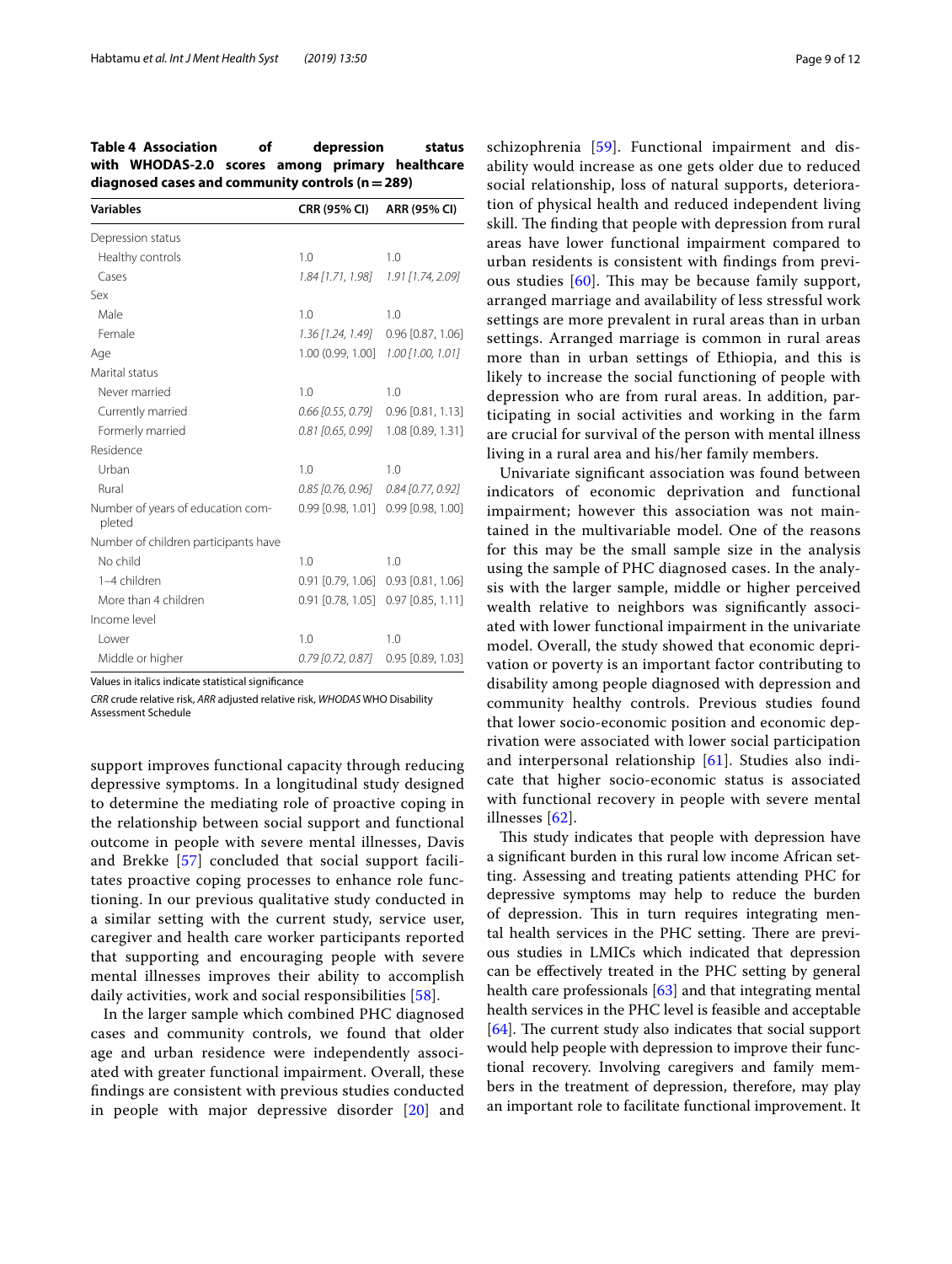would also be important for mental health care providers to give priority for older people and for the poorest part of the population since these groups are vulnerable for both depression and functional impairment.

## **Strengths and limitations**

One of the strengths of this study is that we included two types of controls to compare the functional impairment of PHC diagnosed depression cases (facility-based non-diagnosed controls but screened to have depression and community representative healthy controls). The other major strength of the study is that the primary exposure variable and the outcome variable were measured using locally validated instruments (PHQ-9 and WHODAS-2.0) which have very good psychometric properties. However, the fndings should be interpreted acknowledging certain important limitations. The main sample of this study (PHC diagnosed cases) was recruited from attendees in primary care and may not be representative of the general population. The study is cross-sectional, and therefore the direction of association cannot be determined. The other important limitation of our study is the small sample size that we used to determine the association of demographic, social, economic and clinical characteristics with functional impairment in people who have diagnosed depression.

## **Conclusions**

Our fndings support the validity of depression diagnosis made by PHC clinicians after brief training in a rural African setting. Social support may be an important target for intervention to improve functional impairment in people with depressive symptoms. There is a need for follow-up studies to compare the outcomes of people with high depressive symptoms who are diagnosed vs. those who do not get a diagnosis of depression. In PRIME, we will evaluate the impact of task-shared care on clinical, social and functional outcomes in people diagnosed by PHC clinicians as having depression.

#### **Abbreviations**

AUDIT: The Alcohol Use Disorder Identifcation Test; CI: confdence interval; CIDI: Composite International Diagnostic Interview; LMICs: low and middle income countries; LTE: The List of Threatening Experiences; PHC: primary healthcare; PHQ-9: 9-item Patient Health Questionnaire; PRIME: Programme for Improving Mental Health Care; OSSS-3: The Oslo social support scale; RR: relative risk; SMD: severe mental disorder; SNNPR: Southern Nations, Nationalities and People's Region; WHO: World Health Organization; WHODAS-2.0: WHO Disability Assessment Schedule.

#### **Acknowledgements**

We are grateful to all the participants for giving their time and the data. We would like to thank the Sodo District Administration and the Head of Sodo District Health Office for the support they provided to us. We would also like to acknowledge the PRIME project data collectors for conducting the interviews.

#### **Authors' contributions**

AF, CH, GM conceived and designed the study. MS and KT trained the data collectors and followed up the data collection. KH did the data analysis. GM, AF and CH supervised analysis of the data. KH wrote the frst draft of the manuscript. All authors agree with the results and conclusions, and contributed to the writing of the manuscript. All authors read and approved the fnal manuscript.

#### **Funding**

This study was funded by the Department for International Development, Government of the UK; however the views expressed do not necessarily reflect the UK Government's official policies.

Kassahun Habtamu is supported by a post-doctoral fellowship from the African Mental Health Research Initiative (AMARI). AMARI is part of the DELTAS Africa Initiative [DEL-15-01]. The DELTAS Africa Initiative is an independent funding scheme of the African Academy of Sciences (AAS)'s Alliance for Accelerating Excellence in Science in Africa (AESA) and supported by the New Partnership for Africa's Development Planning and Coordinating Agency (NEPAD Agency) with funding from the Wellcome Trust [DEL-15-01] and the UK government. The views expressed in this publication are those of the author(s) and not necessarily those of AAS, NEPAD Agency, Wellcome Trust or the UK government. CH (King's College London and AAU) is funded by the National Institute of Health Research (NIHR) Global Health Research Unit on Health System Strengthening in Sub-Saharan Africa, King's College London (GHRU 16/136/54) using UK aid from the UK Government. The views expressed in this publication are those of the authors and not necessarily those of the NIHR or the Department of Health and Social Care. CH additionally receives support from the Africa Mental Health Research Initiative (AMARI) as part of the DELTAS Africa Initiative (DEL-15-01).

#### **Availability of data and materials**

This study is part of a larger collaborative study, the PRIME project. Data used for this analysis will become available through the PRIME project.

#### **Ethics approval and consent to participate**

The study was approved by the Institutional Review Board of the College of Health Sciences of Addis Ababa University (Reference Number 084/11/Psy). Written informed consent was obtained from all the participants after the nature of the study and the information sought had been fully explained.

#### **Consent for publication**

Not applicable.

#### **Competing interests**

The authors declare that they have no competing interests.

#### **Author details**

<sup>1</sup> School of Psychology, College of Education and Behavioral Studies, Addis Ababa University, P.O.BOX: 1176, Addis Ababa, Ethiopia.<sup>2</sup> Aklilu Lemma Institute of Pathobiology, Addis Ababa University, Addis Ababa, Ethiopia. 3 Department of Psychiatry, School of Medicine, College of Health Sciences, Addis Ababa University, Addis Ababa, Ethiopia. <sup>4</sup> Health Services and Population Research Department, Institute of Psychiatry, Psychology and Neuroscience, Centre for Global Mental Health, Kings College London, London, UK.<br><sup>5</sup> Department of Psychological Medicine, Institute of Psychiatry, Psychology and Neuroscience, Centre for Afective Disorders, King's College London, London, UK.<sup>6</sup> Global health & Infection, Brighton and Sussex Medical School, Brighton, UK.

#### Received: 17 September 2018 Accepted: 10 July 2019 Published online: 17 July 2019

#### **References**

- <span id="page-9-0"></span>1. World Health Organization. mhGAP intervention guide for mental, neurological and substance use disorders in non-specialized health settings. Geneva: World Health Organization; 2010.
- <span id="page-9-1"></span>2. Patel V, Simon G, Chowdhary N, Kaaya S, Araya R. Packages of care for depression in low- and middle-income countries. PLoS Med. 2009;6:e1000159.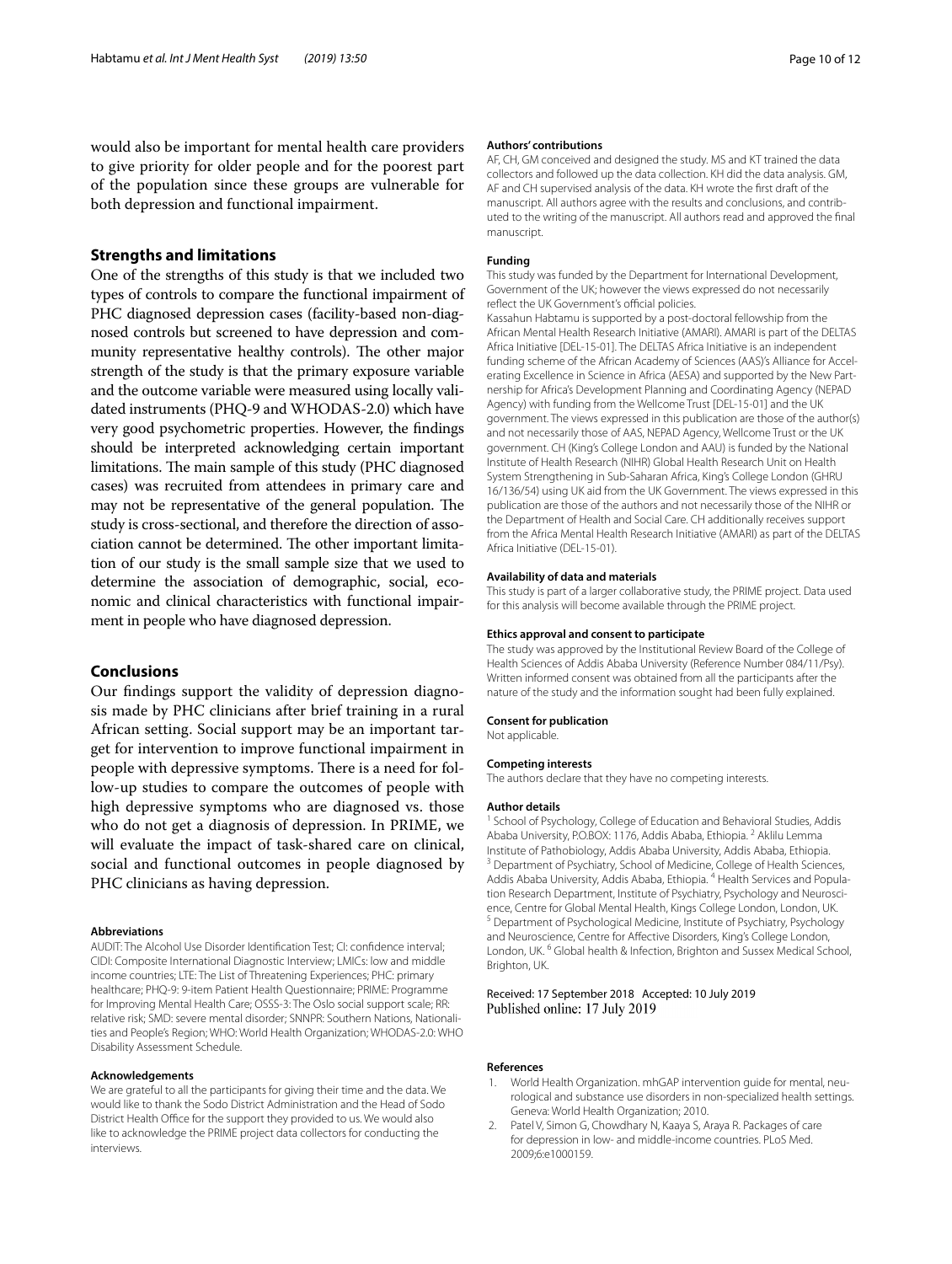- <span id="page-10-0"></span>3. Ferrari AJ, Charlson FJ, Norman RE, Patten SB, Greg F, Murray CJ, Vos T, Whiteford HA. Burden of depressive disorders by country, sex, age, and year: fndings from the Global Burden of Disease Study 2010. PLoS Med. 2010;10:e1001547.
- <span id="page-10-1"></span>4. Vigo D, Thornicroft G, Atun R. Estimating the true global burden of mental illness. Lancet Psychiatry. 2016;3:171–8.
- <span id="page-10-2"></span>5. World Health Organization. World Health Statistics. Geneva: World Health Organization; 2007.
- <span id="page-10-3"></span>6. Gureje O, Kola L, Afolabi E. Epidemiology of major depressive disorder in elderly Nigerians in the Ibadan Study of Ageing: a community-based survey. Lancet. 2007;370:957–64.
- <span id="page-10-4"></span>7. Ayuso-Mateos JL, Nuevo R, Verdes E, Naidoo N, Chatterji S. From depressive symptoms to depressive disorders: the relevance of thresholds. Br J Psychiatry. 2010;196:365–71.
- <span id="page-10-5"></span>8. Moussavi S, Chatterji S, Verdes E, Tandon A, Patel V, Ustun B. Depression, chronic diseases, and decrements in health: results from the World Health Surveys. Lancet. 2007;370:851–8.
- <span id="page-10-6"></span>9. McKnight PE, Kashdan TB. The importance of functional impairment to mental health outcomes: a case for reassessing our goals in depression treatment research. Clin Psychol Rev. 2009;29:243–59.
- <span id="page-10-7"></span>10. Bolton P, Wilk CM, Ndogoni L. Assessment of depression prevalence in rural Uganda using symptom and function criteria. Soc Psychiatry Psychiatr Epidemiol. 2004;39:442–7.
- <span id="page-10-8"></span>11. Bolton P, Neugebauer R, Ndogoni L. Prevalence of depression in rural rwanda based on symptom and functional criteria. J Nerv Ment Dis. 2002;190:631–7.
- <span id="page-10-9"></span>12. Foley DL, Neale MC, Gardner CO, Pickles A, Kendler KS. Major depression and associated impairment: same or diferent genetic and environmental risk factors? Am J Psychiatry. 2003;16:2128–33.
- <span id="page-10-10"></span>13. Chiao C, Weng L-J, Botticello AL. Social participation reduces depressive symptoms among older adults: an 18-year longitudinal analysis in Taiwan. BMC Public Health. 2011;11:292.
- <span id="page-10-11"></span>14. Hussain A, Weisaeth L, Heir T. Psychiatric disorders and functional impairment among disaster victims after exposure to a natural disaster: a population based study. J Afect Disord. 2011;128:135–41.
- <span id="page-10-12"></span>15. Habert J, Katzman MA, Oluboka OJ, McIntyre RS, McIntosh D, MacQueen GM, Khullar A, Milev RV, Kjernisted KD, Chokka PR, Kennedy SH. Functional recovery in major depressive disorder: focus on early optimized treatment. Prim Care Companion CNS Disord. 2016;18:5.
- <span id="page-10-13"></span>16. Min KJ, Ylana C, Sylvia DN, Pyo HJ, Hee WS, Dominiquee M. Cross-sectional study of functional disabilities and perceived cognitive dysfunction in patients with major depressive disorder in South Korea: the PERFORM-Kstudy. Psychiatry Res. 2016;239:353–61.
- 17. Lee RSC, Hermens DF, Naismith SL, Lagopoulos J, Jones A, Scott J, Chitty KM, White D, Robillard R, Scott EM, Hickie IB. Neuropsychological and functional outcomes in recent-onset major depression, bipolar disorder and schizophrenia-spectrum disorders: a longitudinal cohort study. Transl Psychiatry. 2015;5:e555.
- 18. Evans VC, Chan SS, Iverson GL, Bond DJ, Yatham LN, Lam RW. Systematic review of neurocognition and occupational functioning in major depressive disorder. Neuropsychiatry. 2013;3:97–105.
- <span id="page-10-14"></span>19. Alves MR, Yamamoto T, Arias-Carrión O, Rocha NB, Nardi AE, Machado S, Silva AC. Executive function impairments in patients with depression. CNS Neurol Disord Drug Targets. 2014;13:1026–40.
- <span id="page-10-15"></span>20. Mogga S, Prince M, Alem A, Kebede D, Stewart R, Glozier N, Hotopf M. Outcome ofmajor depression in Ethiopia: population-based study. Br J Psychiatry. 2006;189:241–6.
- <span id="page-10-16"></span>21. Tylee A, Gandhi P. The importance of somatic symptoms in depression in primary care. Prim Care Companion J Clin Psychiatry. 2005;7:167–76.
- <span id="page-10-17"></span>22. Katon W, Schulberg H. Epidemiology of depression in primary care. Gen Hosp Psychiatry. 1992;14:237–47.
- <span id="page-10-18"></span>23. Ustun TB, Sartorius N. Mental illness in general health care. Chichester: Wiley; 1995.
- <span id="page-10-19"></span>24. Udedi M. The prevalence of depression among patients and its detection by primary health care workers at Matawale Health Centre (Zomba). Malawi Med J. 2014;26:34–7.
- <span id="page-10-20"></span>25. Mitchell AJ, Vaze A, Rao S. Clinical diagnosis of depression in primary care: a meta-analysis. Lancet. 2009;374:609–19.
- <span id="page-10-21"></span>26. Fekadu A, Medhin G, Selamu M, Giorgis TW, Lund C, Alem A, Prince M, Hanlon C. Recognition of depression by primary care clinicians in rural Ethiopia. BMC Fam Pract. 2017;18:56.
- <span id="page-10-22"></span>27. Craven MA, Bland R. Depression in primary care: current and future challenges. Can J Psychiatry. 2013;58:442–8.
- <span id="page-10-23"></span>28. Lund C, Tomlinson M, De Silva M, Fekadu A, Shidhaye R, Jordans M, Petersen I, Bhana A, Kigozi F, Prince M, et al. PRIME: a programme to reduce the treatment gap for mental disorders in fve low- and middleincome countries. PLoS Med. 2012;9:e1001359.
- <span id="page-10-25"></span>29. Fekadu A, Medhin G, Selamu M, Shiferaw T, Hailemariam M, Rathod SD, Jordans M, Teferra S, Lund C, Breuer E, et al. Non-fatal suicidal behaviour in rural Ethiopia: a cross-sectional facility- and population-based study. BMC Psychiatry. 2016;16:75.
- <span id="page-10-26"></span>30. Fekadu A, Medhin G, Selamu M, Hailemariam M, Alem A, Giorgis TW, Breuer E, Lund C, Prince M, Hanlon C. Population level mental distress in rural Ethiopia. BMC Psychiatry. 2014;14:194.
- <span id="page-10-24"></span>31. Fekadu A, Hanlon C, Medhin G, Alem A, Selamu M, Giorgis TW, Shibre T, Teferra S, Tegegn T, Breuer E, et al. Development of a scalable mental healthcare plan for a rural district in Ethiopia. Br J Psychiatry. 2016;208(Suppl 56):s4–12.
- <span id="page-10-27"></span>32. Tirfessa K, Lund C, Medhin G, Hailemichael Y, Fekadu A, Hanlon C. Food insecurity among people with severe mental disorder in a rural Ethiopian setting: a comparative, population-based study. Epidemiol Psychiatr Sci. 2017;28:1–11.
- <span id="page-10-28"></span>33. Üstün TB, Chatterji S, Kostanjsek N, Rehm J, Kennedy C, Epping-Jordan J, Saxena S, Korffe MV, Pullf C. Developing the World Health Organization Disability Assessment Schedule 2.0. Bull World Health Org. 2010;88:815–23.
- <span id="page-10-29"></span>34. Hu L, Zang Y-L, Li N. The applicability of WHODAS 2.0 in adolescents in China. J Clin Nurs. 2012;21:2438–51.
- <span id="page-10-30"></span>35. Chang K-H, Lin Y-N, Liao H-F, Yen C-F, Escorpizo R, Yen T-H, Liou T-H. Environmental efects on WHODAS 2.0 among patients with stroke with a focus on ICF category e120. Qual Life Res. 2014;23:1823–31.
- <span id="page-10-31"></span>36. Silva C, Coleta I, Silva AG, Amaro A, Alvarelhão J, Queirós A, Rocha N. Adaptation and validation of WHODAS 2.0 in patients with musculoskeletal pain. Rev Saúde Pública. 2013;47:1–6.
- <span id="page-10-32"></span>37. Habtamu K, Alem A, Medhin G, Fekadu A, Dewey M, Prince M, Hanlon C. Validation of the World Health Organization Disability Assessment Schedule in people with severe mental disorders in rural Ethiopia. Health Qual Life Outcomes. 2017;15:64.
- <span id="page-10-33"></span>38. Garin O, Ayuso-Mateos JL, Almansa J, Nieto M, Chatterji S, Vilagut G, Alonso J, Cieza A, Svetskova O, Burger H, et al. Validation of the "World Health Organization Disability Assessment Schedule, WHODAS-2" in patients with chronic diseases. Health Qual Life Outcomes. 2010;8:51.
- 39. Downing NR, Kim J-I, Williams JK, Long JD, Mills JA, Paulsen JS. WHO-DAS 2.0 in prodromal Huntington disease: measures of functioning in neuropsychiatric disease. Eur J Hum Genet. 2014;22:958–63.
- 40. Thomas C, Narahari SR, Bose KS, Vivekananda K, Nwe S, West DP, Kwasny M, Kundu RV. Comparison of three quality of life instruments in lymphatic flariasis: DLQI, WHODAS 2.0, and LFSQQ. PLoS Negl Trop Dis. 2014;8:e2716.
- <span id="page-10-34"></span>41. Kirchberger I, Braitmayer K, Coenen M, Oberhauser C, Meisinger C. Feasibility and psychometric properties of the German 12-item WHO Disability Assessment Schedule (WHODAS 2.0) in a population-based sample of patients with myocardial infarction from the MONICA/KORA myocardial infarction registry. Popul Health Metrics. 2014;12:27.
- <span id="page-10-35"></span>42. Kroenke K, Spitzer RL, Williams JB. The PHQ-9: validity of a brief depression severity measure. J Gen Internal Med. 2001;16:606–13.
- <span id="page-10-36"></span>43. Hanlon C, Medhin G, Selamu M, Breuer E, Worku B, Hailemariam M, Lund C, Prince M, Fekadu A. Validity of brief screening questionnaires to detect depression in primary care in Ethiopia. J Afect Disord. 2015;186:32–9.
- <span id="page-10-37"></span>44. Gelaye B, Williams MA, Lemma S, Deyessa N, Bahretibeb Y, Shibre T, Wondimagegn D, Lemenhe A, Fann JR, Stoep AV, Zhou XA. Validity of the patient health questionnaire-9 for depression screening and diagnosis in East Africa. Psychiatry Res. 2013;210:653–61.
- <span id="page-10-38"></span>45. World Health Organization. Composite International Diagnostic Interview, version 2.1. Geneva: World Health Organization; 1997.
- <span id="page-10-39"></span>46. Rashid E, Kebede D, Alem A. Evaluation of an Amharic version of the Composite International Diagnostic Interview (CIDI) in Ethiopia. Ethiop J Health Develop. 1996;10:69–77.
- <span id="page-10-40"></span>47. Fekadu A, Kebede D, Alem A, Fekadu D, Mogga S, Negash A, Medhin G, Beyero T, Shibre T. Clinical outcome in bipolar disorder in a